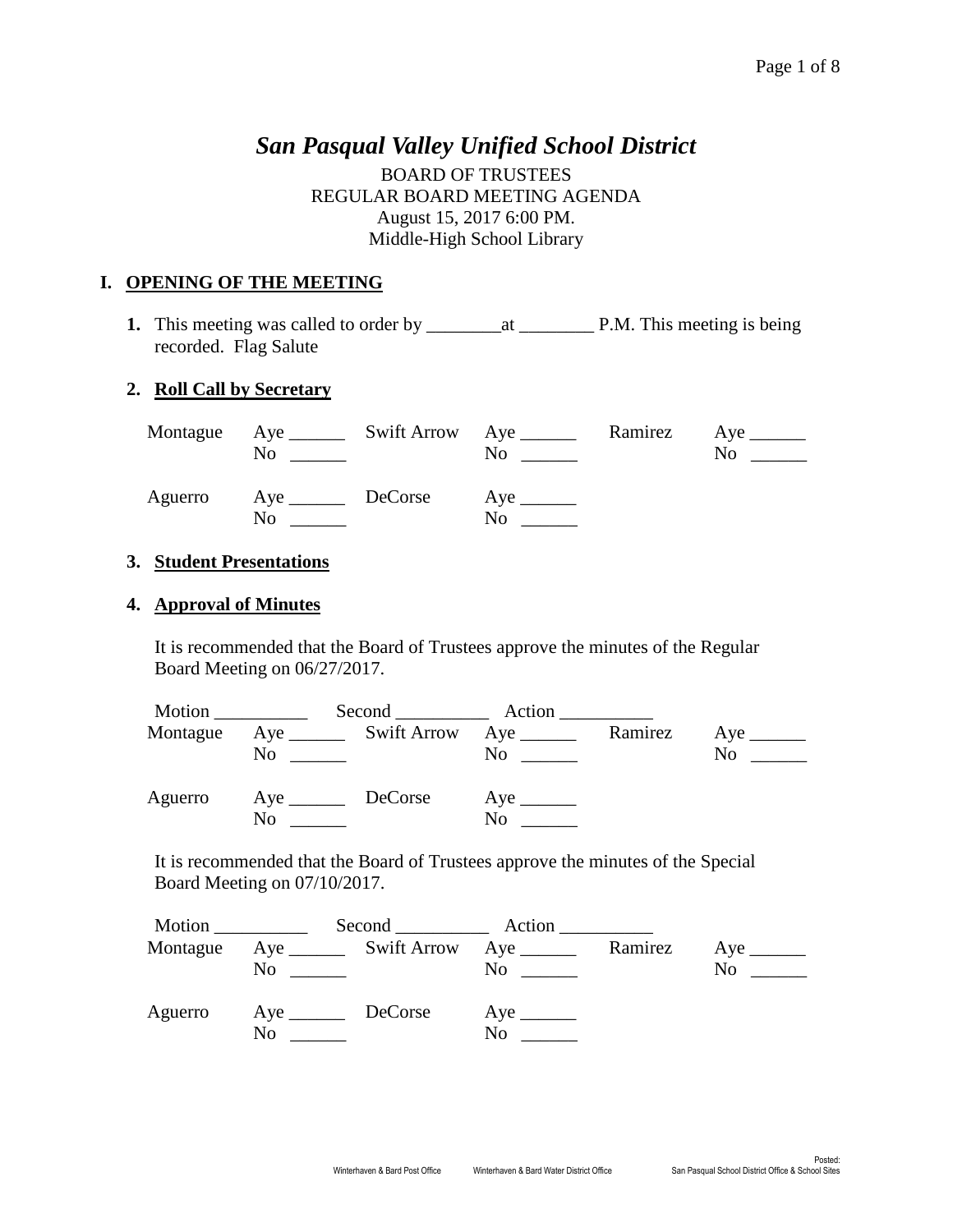#### **5. Approval of Warrants**

Per EdCode 42631 and SPVUSD BP 3314, it is recommended that the Board of Trustees ratify the July and August warrants in the amount of \$631,296.93.

| Motion ___________ |                                                       | Second Action    |         |                            |
|--------------------|-------------------------------------------------------|------------------|---------|----------------------------|
| Montague           | No                                                    | $\overline{N}$ o | Ramirez | No<br><u>and the state</u> |
| Aguerro            | Aye DeCorse<br>N <sub>0</sub><br><u>and the state</u> | N <sub>0</sub>   |         |                            |

#### **6. Public Comments**

Are there any public comments speakers who require translation?

\*Persons who have complaints against Board members or District staff are encouraged to seek resolution to those complaints by using the San Pasqual Valley Unified School District written complaint procedures before orally addressing them at a meeting. The Board will not respond to such complaints until the applicable complaint procedure (BP/AR 1312.1) has been followed and has reached the Board level. Where a complaint concerns a District employee identifiable by name, position, or other facts, the Board cannot respond until proper written notice has been given to the employee pursuant to Government Code Section 54957.

Comments shall be limited to three minutes per person (six minutes if translation is required) and twenty minutes (forty minutes if translation is required) for all comments, per topic, unless the board president, subject to the approval of the Governing Board, sets different time limits

a. Hear members of the public on items not appearing on agenda that are within the jurisdiction of the District.

b. Hear public on items appearing on the agenda.

c. Hear parents of Indian children on equal participation in education programs provided by the District. (Indian Policy and Procedures).

#### **II. PRESENTATIONS**

- 1. Barbara Levy Quechan Language Preservation
- 2. Sports Micky Irwin, Athletic Director
- 3. Pichaco Grant Cyndee Miller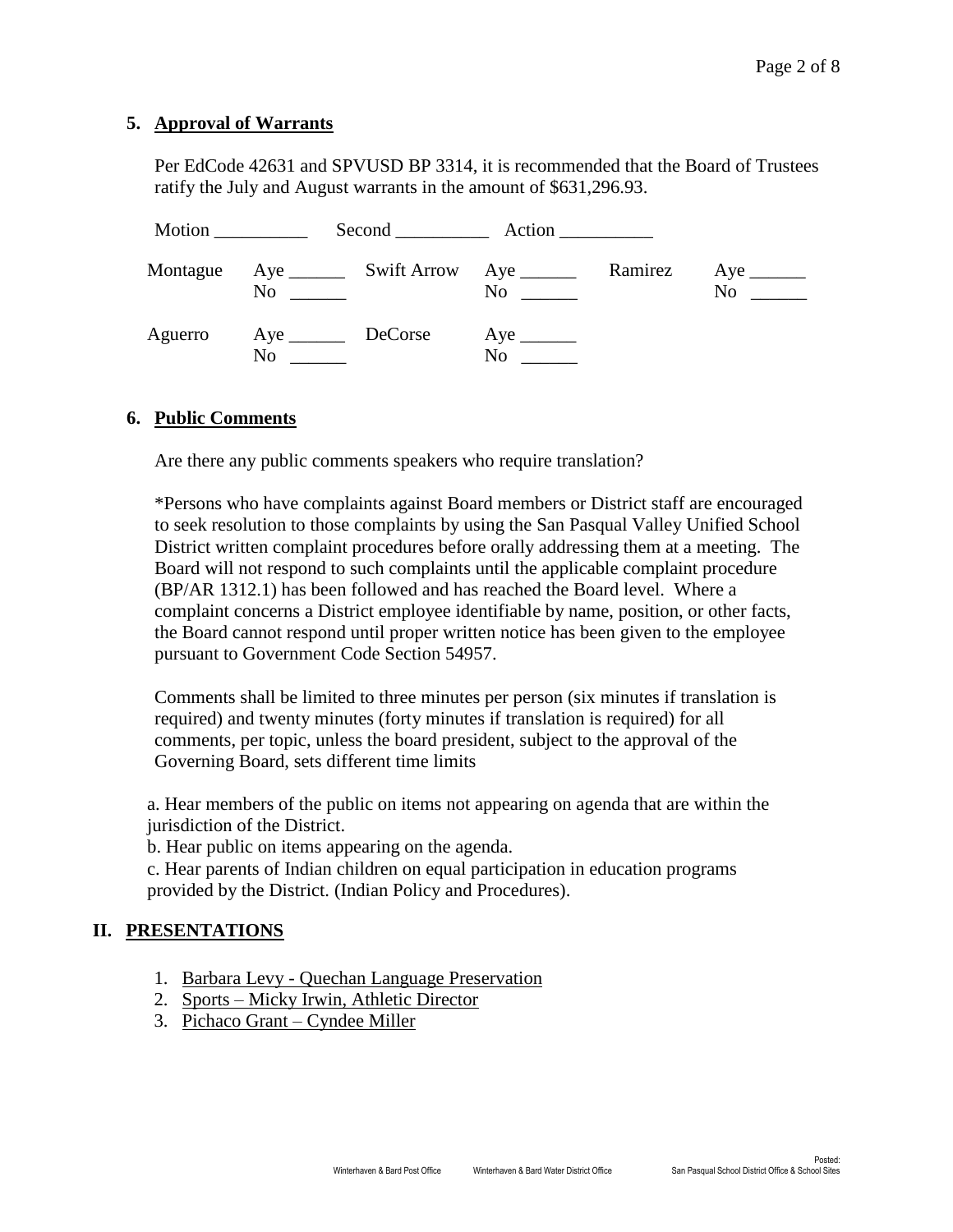### **III. CONSENT ITEMS**

- 1. DELAC/MPAC Meeting Dates for 2017-2018
- 2. San Pasqual Valley Administrators Handbook 2017-2018
- 3. San Pasqual Valley Middle School Staff Handbook 2017-2018
- 4. San Pasqual Valley Pre-K Parent Handbook
- 5. Travel/Training: i-Ready User Summits
- 6. Travel/Training: ACSA Personnel Institute

|         | No.                         | Montague Aye ________ Swift Arrow Aye _______<br>$\overline{N}$ o $\overline{\phantom{m}}$ | Ramirez | $Aye$ <sub>_______</sub><br>No |
|---------|-----------------------------|--------------------------------------------------------------------------------------------|---------|--------------------------------|
| Aguerro | Aye _________ DeCorse<br>No | $Aye$ <sub>_________</sub><br>No                                                           |         |                                |

# **IV. MONTHLY REPORTS**

- 1. San Pasqual Teachers Association (SPTA) Ms. Gina Hanna-Wilson
- 2. California School Employees Association (CSEA) Mr. Ramon Haro
- 3. Associated Student Body (ASB) Representative
- 4. Special Education Dr. Thien Hoang
- 5. Elementary School Mr. Ruben Gonzalez
- 6. Middle School Ms. Mary Kay Monson
- 7. High School/Alternative Education Mr. Darrell Pechtl
- 8. Business Services Ms. Kish Curtis
- 9. Maintenance/Operations/Transportation Mr. Edward Benedict
- 10. Superintendent Ms. Rauna Fox
- 11. School Board

# V. **UNFINISHED BUSINESS**

# VI. **INFORMATION ITEMS**

- 1. Annual SARB Report
- 2. Donations

# **VII. NEW BUSINESS**

1. Updated Suicide Prevention Policy BP/AR 5141.52

| Motion ___________ |                                             | Second Action                               |         |                |
|--------------------|---------------------------------------------|---------------------------------------------|---------|----------------|
| Montague           | $\overline{N}$ o $\overline{\phantom{nnn}}$ | $\overline{N_0}$ $\overline{\phantom{nnn}}$ | Ramirez | N <sub>0</sub> |
| Aguerro            | Aye DeCorse<br>N <sub>0</sub>               | N <sub>0</sub>                              |         |                |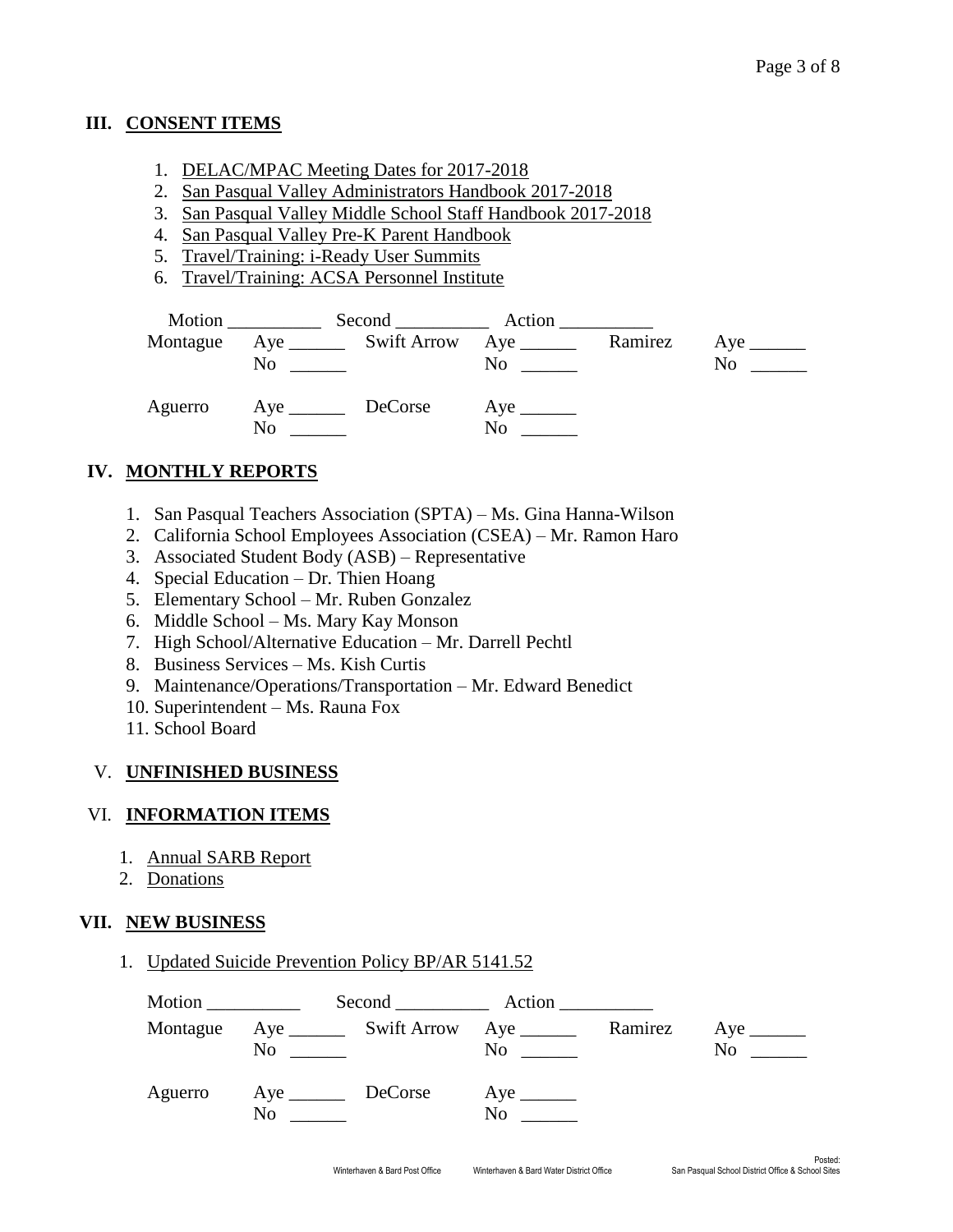2. Job Description: Elementary/Middle School Counselor

|    |            |                               | Motion Second Action                                                                                                                                                                                                                                                                                       |            |                                                                                                                |
|----|------------|-------------------------------|------------------------------------------------------------------------------------------------------------------------------------------------------------------------------------------------------------------------------------------------------------------------------------------------------------|------------|----------------------------------------------------------------------------------------------------------------|
|    |            | $No \ \_$                     | Montague Aye _________ Swift Arrow Aye __________ Ramirez Aye ________                                                                                                                                                                                                                                     | $No \ \_$  | $No \ \_$                                                                                                      |
|    | Aguerro    | $No \ \_$                     | Aye __________ DeCorse                                                                                                                                                                                                                                                                                     | $No \ \_$  |                                                                                                                |
|    |            | 3. Transportation Safety Plan |                                                                                                                                                                                                                                                                                                            |            |                                                                                                                |
|    |            |                               |                                                                                                                                                                                                                                                                                                            |            |                                                                                                                |
|    |            | $No \ \_$                     | Montague Aye ________ Swift Arrow Aye _________ Ramirez Aye _______                                                                                                                                                                                                                                        |            | $No \ \_$                                                                                                      |
|    |            |                               | Aguerro Aye DeCorse Aye<br>$\text{No}$ $\text{No}$ $\text{No}$                                                                                                                                                                                                                                             |            |                                                                                                                |
| 4. | 2016-2017. |                               | Resolution Approved a Grant Agreement with the US Department of Agriculture – Rural<br>Development Under the Community Facilities Loan and Grant Program for Fiscal Year                                                                                                                                   |            |                                                                                                                |
|    |            |                               |                                                                                                                                                                                                                                                                                                            |            |                                                                                                                |
|    |            | $No \ \_$                     | Montague Aye ________ Swift Arrow Aye ________ Ramirez Aye _______                                                                                                                                                                                                                                         |            | $No \ \_$                                                                                                      |
|    |            | $No \_$                       | Aguerro Aye DeCorse Aye ________                                                                                                                                                                                                                                                                           |            |                                                                                                                |
|    |            |                               | 5. Revised Job Description: Transportation Coordinator                                                                                                                                                                                                                                                     |            |                                                                                                                |
|    |            |                               | Motion Second Record Action                                                                                                                                                                                                                                                                                |            |                                                                                                                |
|    |            | No                            | Montague Aye ________ Swift Arrow Aye ________ Ramirez Aye _______<br><u> Albanya di Kabupatén Bandung Kabupatén Bandung Kabupatén Bandung Kabupatén Bandung Kabupatén Bandung Kabupatén Bandung Kabupatén Bandung Kabupatén Bandung Kabupatén Bandung Kabupatén Bandung Kabupatén Bandung Kabupatén B</u> | $No \ \ \$ | No                                                                                                             |
|    |            | $No \ \_$                     | Aguerro Aye DeCorse Aye ________                                                                                                                                                                                                                                                                           | $No \ \_$  |                                                                                                                |
|    |            |                               | 6. Remove Policy BP 5126.1 Awarding Letterman Jackets                                                                                                                                                                                                                                                      |            |                                                                                                                |
|    |            |                               |                                                                                                                                                                                                                                                                                                            |            |                                                                                                                |
|    |            | $No \_$                       | Montague Aye _______ Swift Arrow Aye _______ Ramirez Aye ______                                                                                                                                                                                                                                            | $No \ \_$  | No new years of the New York of the New York of the New York of the New York of the New York of the New York o |
|    | Aguerro    |                               | Aye DeCorse Aye<br>$\overline{\text{No}}$                                                                                                                                                                                                                                                                  | $No \ \_$  |                                                                                                                |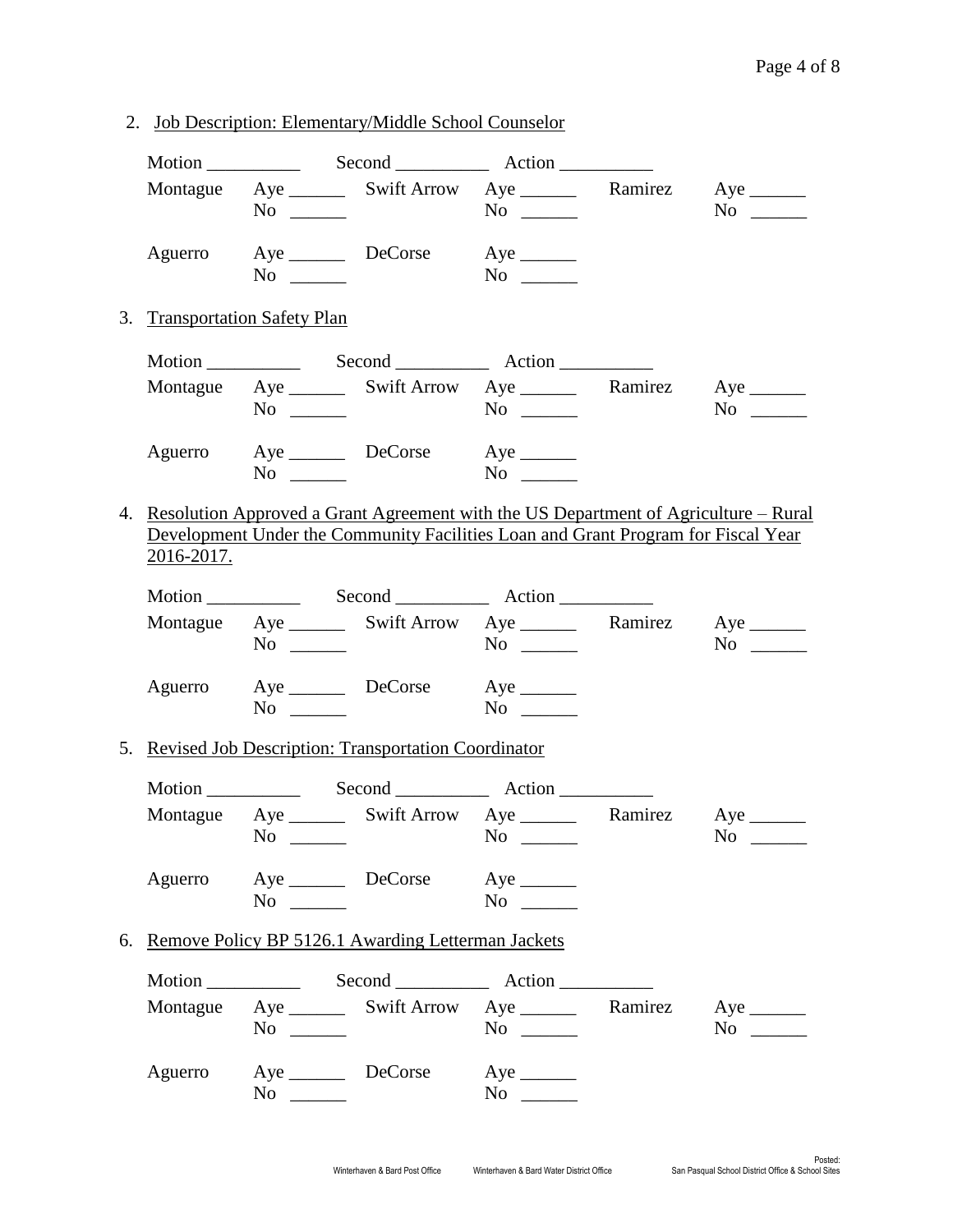7. Revise AR 5127: Graduation Ceremonies and Activities

|             | $No \ \_$ | Montague Aye ________ Swift Arrow Aye _________ Ramirez Aye _______ | $No \ \_$                             | $No \ \_$                                                                                 |
|-------------|-----------|---------------------------------------------------------------------|---------------------------------------|-------------------------------------------------------------------------------------------|
| Aguerro     | $No \ \_$ | Aye DeCorse Aye                                                     |                                       |                                                                                           |
|             |           | 8. Remove Obsolete Textbooks Per AR 3270 and Ed Code 60510          |                                       |                                                                                           |
|             |           |                                                                     |                                       |                                                                                           |
|             |           | Montague Aye ________ Swift Arrow Aye _________ Ramirez Aye _______ |                                       |                                                                                           |
|             | $No \ \_$ | Aguerro Aye DeCorse Aye _______                                     |                                       |                                                                                           |
| <u>2018</u> |           |                                                                     |                                       | 9. Consolidated Application and Reporting System (CARs), Application for Funding SY 2017- |
|             |           |                                                                     |                                       |                                                                                           |
|             | $No \ \_$ | Montague Aye ________ Swift Arrow Aye ________ Ramirez Aye _______  |                                       | $No \ \_$                                                                                 |
|             | $No \ \_$ | Aguerro Aye DeCorse Aye ________                                    |                                       |                                                                                           |
|             |           | 10. District "Sunshine" (Negotiations) Proposal                     |                                       |                                                                                           |
|             |           |                                                                     |                                       |                                                                                           |
|             | $No \ \_$ | Montague Aye ________ Swift Arrow Aye _________ Ramirez Aye _______ |                                       | $No \ \_$                                                                                 |
| Aguerro     | $No \ \_$ | Aye DeCorse Aye                                                     | $No \_$                               |                                                                                           |
|             |           | 11. Revised Local Control Accountability Plan (LCAP)                |                                       |                                                                                           |
|             |           |                                                                     |                                       |                                                                                           |
|             | $No \ \_$ | Montague Aye ________ Swift Arrow Aye ________ Ramirez Aye _______  |                                       | $No \_$                                                                                   |
| Aguerro     | $No \ \_$ | Aye __________ DeCorse                                              | $Aye$ <sub>_______</sub><br>$No \ \_$ |                                                                                           |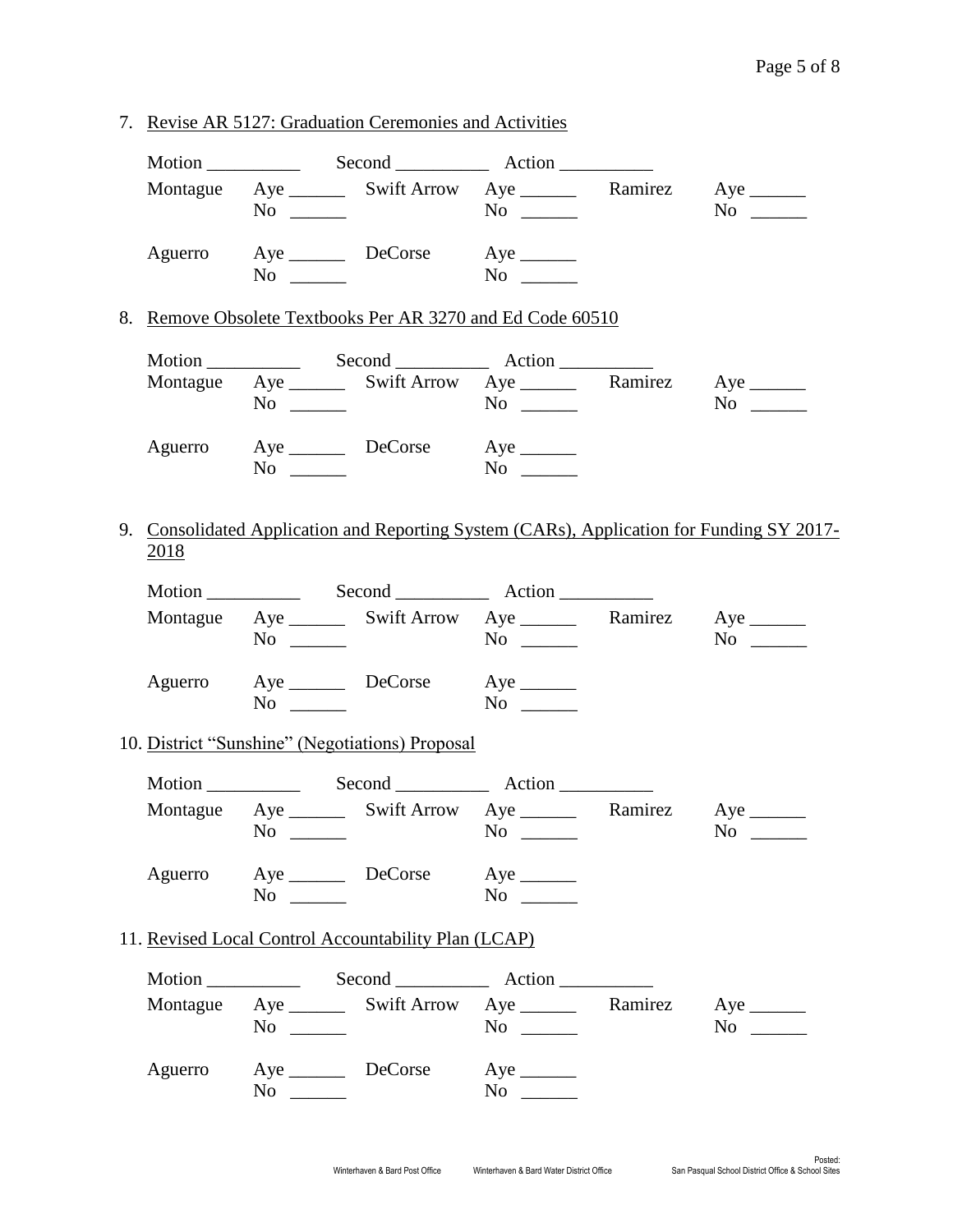|                             |                         | Montague Aye ________ Swift Arrow Aye ________ Ramirez Aye _______                                                        |           |                          |
|-----------------------------|-------------------------|---------------------------------------------------------------------------------------------------------------------------|-----------|--------------------------|
|                             | $No \_$                 |                                                                                                                           | $No \ \_$ | $No \ \_$                |
|                             |                         | Aguerro Aye DeCorse Aye                                                                                                   |           |                          |
|                             |                         |                                                                                                                           |           |                          |
|                             |                         | 13. Board Member Compensation for Members Absent During July Board Meeting                                                |           |                          |
|                             |                         |                                                                                                                           |           |                          |
|                             |                         |                                                                                                                           |           |                          |
|                             |                         | Montague Aye ________ Swift Arrow Aye ________ Ramirez Aye _______                                                        |           |                          |
|                             | $No \ \_$               |                                                                                                                           |           | $No \ \_$                |
|                             |                         | Aguerro Aye DeCorse Aye ________                                                                                          |           |                          |
|                             |                         | $\text{No}$ $\text{No}$ $\text{No}$                                                                                       |           |                          |
|                             |                         | 14. Board Member Compensation for Members Absent During August Board Meeting                                              |           |                          |
|                             |                         |                                                                                                                           |           |                          |
|                             |                         | Montague Aye ________ Swift Arrow Aye ________ Ramirez Aye _______                                                        |           |                          |
|                             | $No \ \_$               |                                                                                                                           | $No \ \_$ | $No \_$                  |
|                             |                         |                                                                                                                           |           |                          |
|                             |                         | Aguerro Aye DeCorse Aye                                                                                                   |           |                          |
|                             | $No \ \_$               |                                                                                                                           | $No \ \_$ |                          |
|                             |                         |                                                                                                                           |           |                          |
| VIII. BOARD COMMENTS        |                         |                                                                                                                           |           |                          |
| IX. ITEMS FOR FUTURE AGENDA |                         |                                                                                                                           |           |                          |
|                             |                         | 3.                                                                                                                        |           |                          |
| 1.                          |                         |                                                                                                                           |           |                          |
| 2. $\qquad \qquad$          |                         |                                                                                                                           | 4.        |                          |
| X. CLOSED SESSION           |                         |                                                                                                                           |           | $Time: \_\_\_\_P.M.$     |
|                             |                         |                                                                                                                           |           |                          |
|                             |                         |                                                                                                                           |           |                          |
|                             | $No \ \_$               | Montague Aye _________ Swift Arrow Aye _______                                                                            | $No \ \_$ | Ramirez Aye<br>$No \t —$ |
|                             |                         |                                                                                                                           |           |                          |
|                             |                         | Aguerro Aye DeCorse Aye ________                                                                                          |           |                          |
|                             | $No \ \_$               |                                                                                                                           |           |                          |
|                             |                         |                                                                                                                           |           |                          |
|                             |                         |                                                                                                                           |           |                          |
|                             | Government Code 54957.6 | 1. CONFERENCE WITH LABOR NEGOTIATOR (Superintendent) - Pursuant to                                                        |           |                          |
|                             |                         | Winterhaven & Bard Post Office Minterhaven & Bard Water District Office San Pasqual School District Office & School Sites |           |                          |

12. Board Member Compensation for Members Absent During June Board Meeting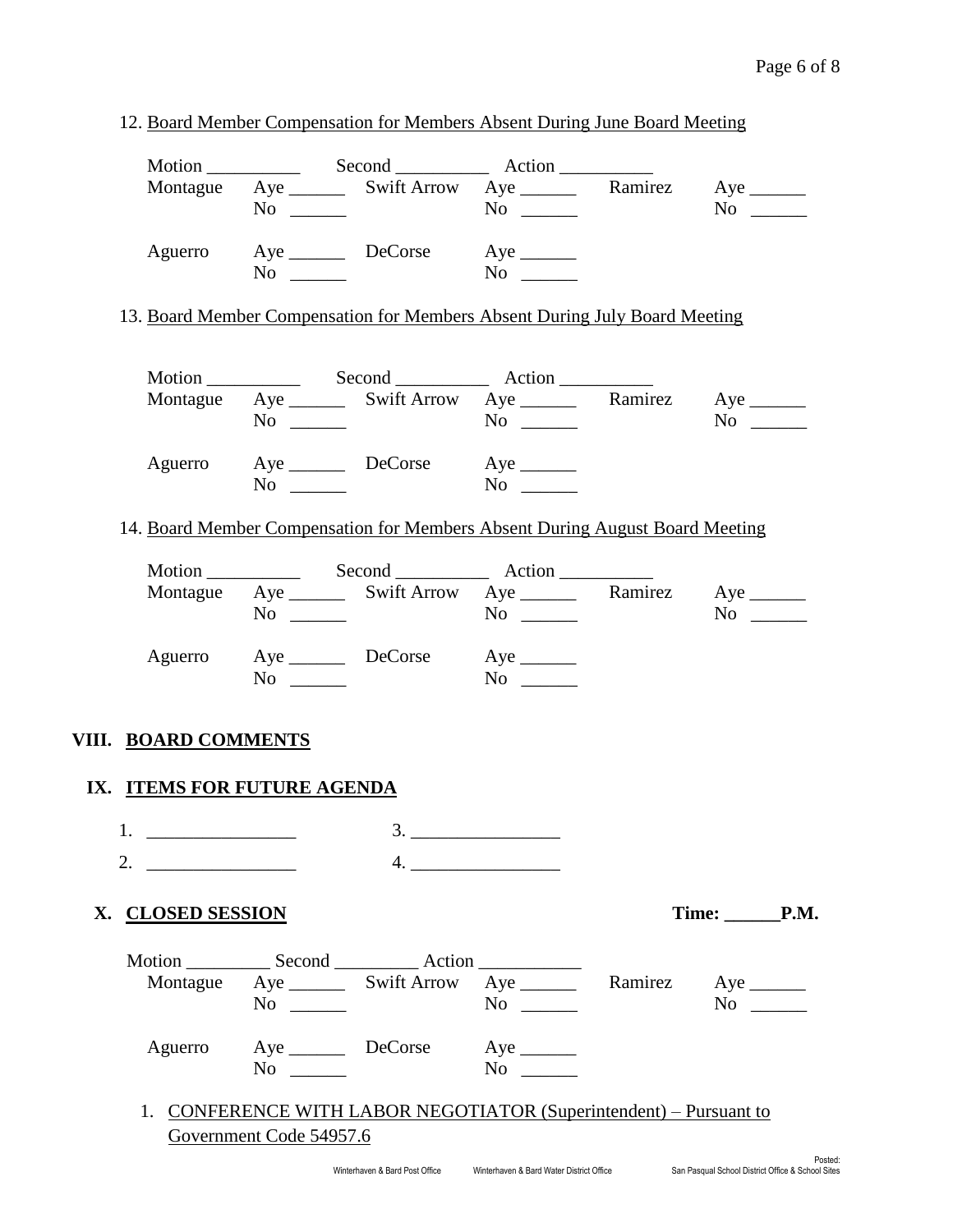|               | a. Level III - Classified Grievance   |                                               |                                                                     |         |                                       |
|---------------|---------------------------------------|-----------------------------------------------|---------------------------------------------------------------------|---------|---------------------------------------|
|               | $No \ \_$                             |                                               | Montague Aye ________ Swift Arrow Aye _________ Ramirez Aye _______ |         | $No \ \_$                             |
|               |                                       | Aguerro Aye DeCorse Aye _______<br>$No \t No$ |                                                                     |         |                                       |
|               |                                       |                                               | 2. PERSONNEL MATTERS - Pursuant to Government Code 54957            |         |                                       |
|               | a. Student Health Care Specialist     |                                               |                                                                     |         |                                       |
|               | $No \ \_$                             |                                               | Montague Aye ________ Swift Arrow Aye _________ Ramirez Aye _______ |         | $No \ \_$                             |
|               | $No \_\_$                             | Aguerro Aye DeCorse Aye                       |                                                                     |         |                                       |
|               | b. Secretary to the Counselor         |                                               |                                                                     |         |                                       |
|               | $No \_$                               |                                               | Montague Aye ________ Swift Arrow Aye ________ Ramirez Aye _______  |         | $No \t —$                             |
|               | $No \ \_$                             | Aguerro Aye DeCorse Aye ________              |                                                                     |         |                                       |
|               |                                       |                                               | 3. STUDENT MATTERS - Pursuant to Education Code 48918               |         |                                       |
|               | a. 858829 AL                          |                                               |                                                                     |         |                                       |
| XI. RECONVENE |                                       |                                               |                                                                     |         | Time: $\_\_\_\_\_\_\$ P.M.            |
|               |                                       |                                               |                                                                     |         |                                       |
| Montague      | $Aye$ <sub>_______</sub><br>$No \ \_$ |                                               | Swift Arrow Aye<br>$No \ \_$                                        | Ramirez | $Aye$ <sub>_______</sub><br>$No \ \_$ |
|               | Aye __________ DeCorse                |                                               | $Aye$ <sub>______</sub><br>$No \ \_$                                |         |                                       |
| Aguerro       | $No \ \_$                             |                                               |                                                                     |         |                                       |

\_\_\_\_\_\_\_\_\_\_\_\_\_\_\_\_\_\_\_\_\_\_\_\_\_\_\_\_\_\_\_\_\_\_\_\_\_\_\_\_\_\_\_\_\_\_\_\_\_\_\_\_\_\_\_\_\_\_\_\_\_\_\_\_\_\_\_\_\_\_\_\_\_\_\_\_\_\_